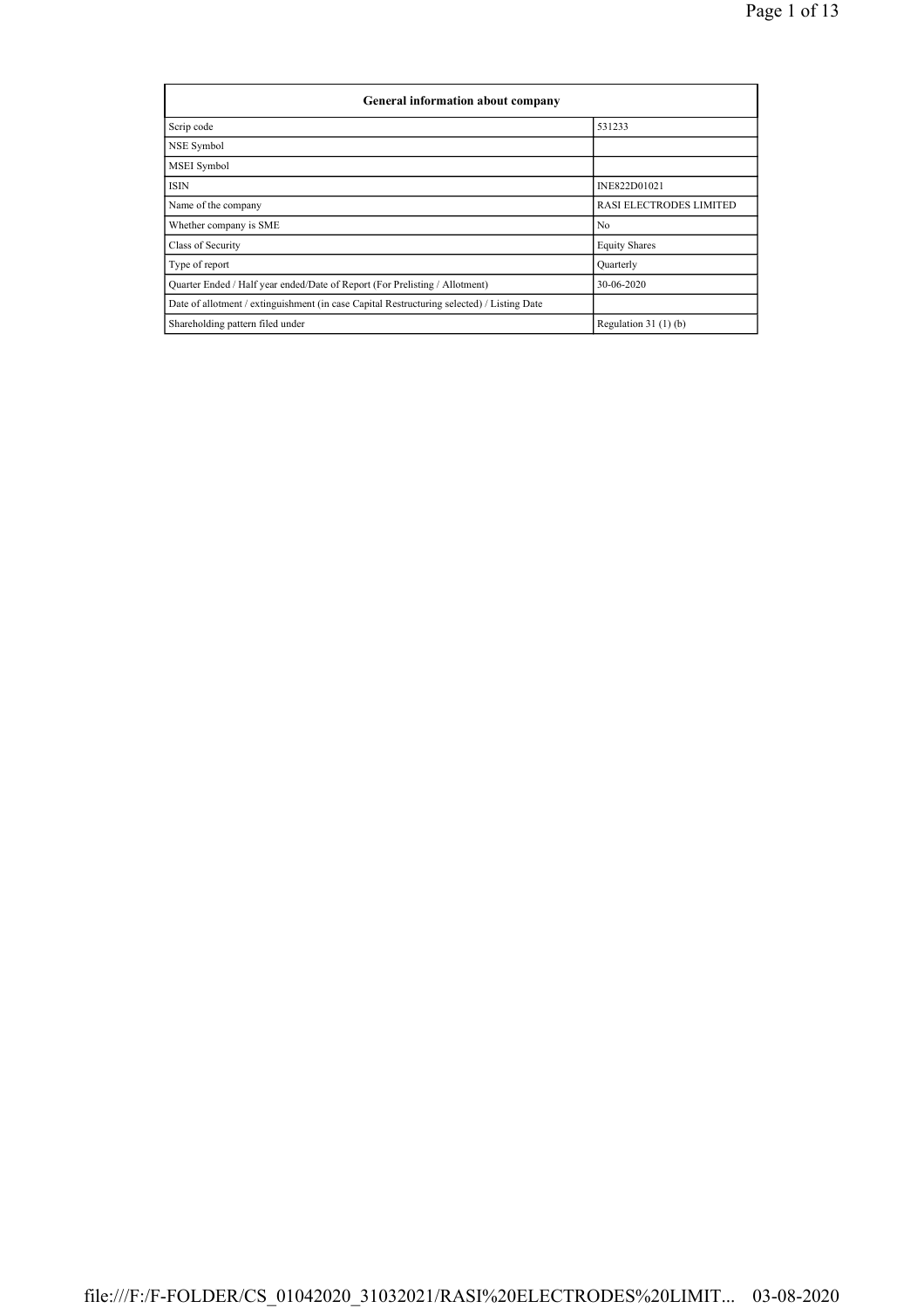|           | <b>Declaration</b>                                                                        |                |                                |                       |                            |  |  |  |  |  |
|-----------|-------------------------------------------------------------------------------------------|----------------|--------------------------------|-----------------------|----------------------------|--|--|--|--|--|
| Sr<br>No. | Particular                                                                                | Yes/No         | Promoter and<br>Promoter Group | Public<br>shareholder | Non Promoter-Non<br>Public |  |  |  |  |  |
|           | Whether the Listed Entity has issued any partly paid up<br>shares?                        | N <sub>0</sub> | N <sub>0</sub>                 | N <sub>0</sub>        | N <sub>0</sub>             |  |  |  |  |  |
| 2         | Whether the Listed Entity has issued any Convertible<br>Securities?                       | N <sub>0</sub> | No                             | N <sub>0</sub>        | N <sub>0</sub>             |  |  |  |  |  |
| 3         | Whether the Listed Entity has issued any Warrants?                                        | N <sub>0</sub> | No                             | N <sub>0</sub>        | N <sub>0</sub>             |  |  |  |  |  |
| 4         | Whether the Listed Entity has any shares against which<br>depository receipts are issued? |                | No                             | N <sub>0</sub>        | N <sub>0</sub>             |  |  |  |  |  |
| 5         | Whether the Listed Entity has any shares in locked-in?                                    | N <sub>0</sub> | No                             | N <sub>0</sub>        | N <sub>0</sub>             |  |  |  |  |  |
| 6         | Whether any shares held by promoters are pledge or<br>otherwise encumbered?               | N <sub>0</sub> | No                             |                       |                            |  |  |  |  |  |
|           | Whether company has equity shares with differential<br>voting rights?                     | N <sub>0</sub> | N <sub>0</sub>                 | No                    | N <sub>0</sub>             |  |  |  |  |  |
| 8         | Whether the listed entity has any significant beneficial<br>owner?                        | Yes            |                                |                       |                            |  |  |  |  |  |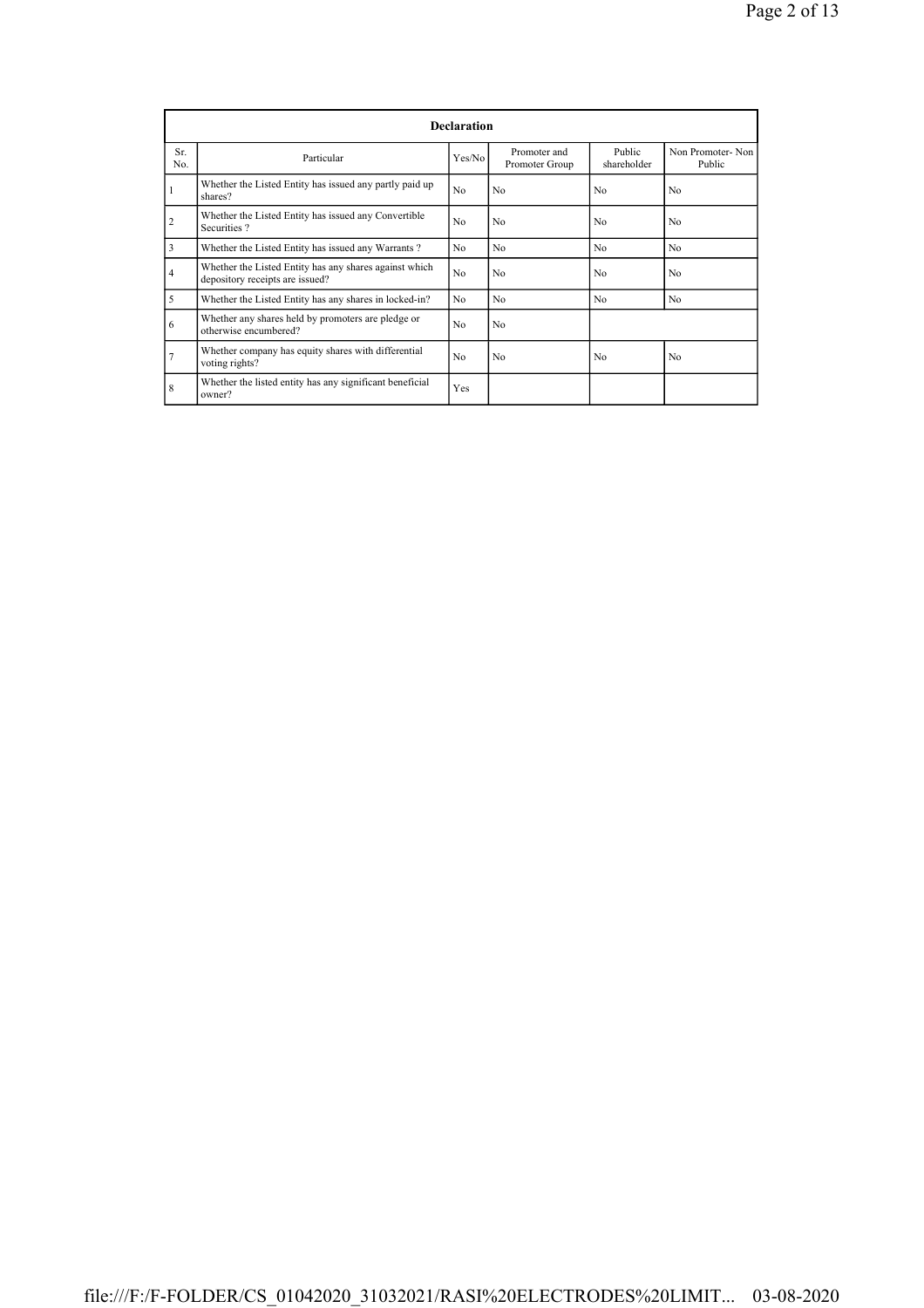|                 | <b>Table I - Summary Statement holding of specified securities</b> |                |                                                           |                           |                          |                                            |                                                                        |                                                                  |               |              |                     |
|-----------------|--------------------------------------------------------------------|----------------|-----------------------------------------------------------|---------------------------|--------------------------|--------------------------------------------|------------------------------------------------------------------------|------------------------------------------------------------------|---------------|--------------|---------------------|
| Category<br>(1) |                                                                    | Nos. Of        | No of<br>fully paid<br>up equity<br>shares<br>held $(IV)$ | No. Of<br>Partly<br>paid- | No. Of<br>shares         | Total nos<br>shares                        | Shareholding<br>as a % of total<br>no. of shares                       | Number of Voting Rights held in each<br>class of securities (IX) |               |              |                     |
|                 | Category of<br>shareholder                                         | shareholders   |                                                           | up<br>equity              | underlying<br>Depository | held (VII)<br>$= (IV) +$<br>$(V)$ + $(VI)$ | (calculated as<br>per SCRR,<br>1957) (VIII) As<br>a % of<br>$(A+B+C2)$ | No of Voting (XIV) Rights                                        |               |              | Total as a          |
|                 | (II)                                                               | (III)          |                                                           | shares<br>held<br>(V)     | Receipts<br>(VI)         |                                            |                                                                        | Class eg:<br>X                                                   | Class<br>eg:y | Total        | $%$ of<br>$(A+B+C)$ |
| (A)             | Promoter &<br>Promoter<br>Group                                    | $\overline{7}$ | 8703550                                                   |                           |                          | 8703550                                    | 27.96                                                                  | 8703550                                                          |               | 8703550      | 27.96               |
| (B)             | Public                                                             | 3904           | 22426950                                                  |                           |                          | 22426950                                   | 72.04                                                                  | 22426950                                                         |               | 22426950     | 72.04               |
| (C)             | Non<br>Promoter-<br>Non Public                                     |                |                                                           |                           |                          |                                            |                                                                        |                                                                  |               |              |                     |
| (C1)            | <b>Shares</b><br>underlying<br><b>DRs</b>                          |                |                                                           |                           |                          |                                            |                                                                        |                                                                  |               |              |                     |
| (C2)            | Shares held<br>by<br>Employee<br>Trusts                            |                |                                                           |                           |                          |                                            |                                                                        |                                                                  |               |              |                     |
|                 | Total                                                              | 3911           | 31130500                                                  |                           |                          | 31130500                                   | 100                                                                    | 31130500                                                         |               | 31130500 100 |                     |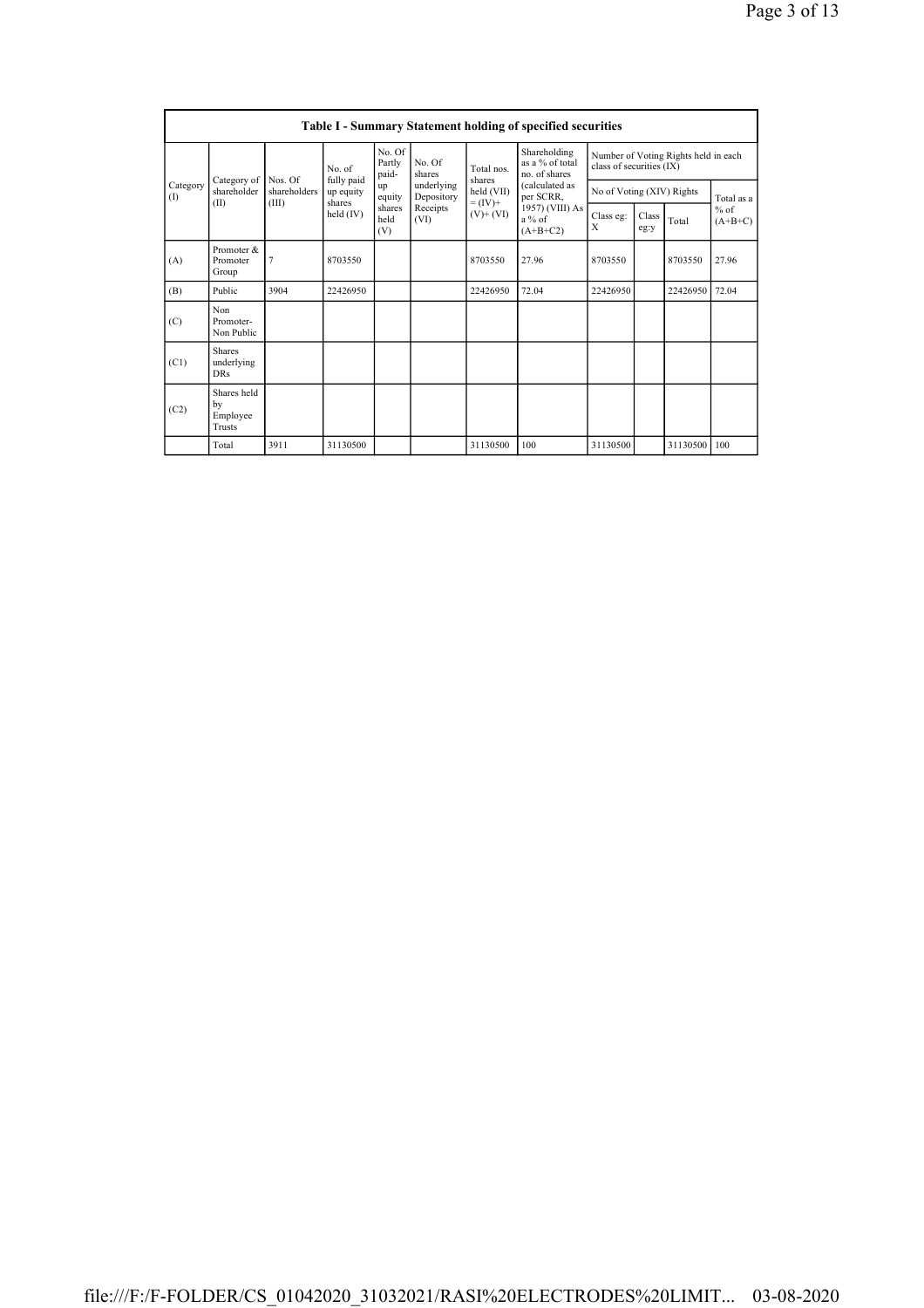| Table I - Summary Statement holding of specified securities |                                           |                                                      |                                                      |                                                                             |                                                                                                            |                                        |                                                      |                                                                               |                                                   |                                       |
|-------------------------------------------------------------|-------------------------------------------|------------------------------------------------------|------------------------------------------------------|-----------------------------------------------------------------------------|------------------------------------------------------------------------------------------------------------|----------------------------------------|------------------------------------------------------|-------------------------------------------------------------------------------|---------------------------------------------------|---------------------------------------|
| Category<br>(I)                                             | Category of<br>shareholder<br>(II)        | No. Of<br><b>Shares</b><br>Underlying<br>Outstanding | No. of<br><b>Shares</b><br>Underlying<br>Outstanding | No. Of Shares<br>Underlying<br>Outstanding<br>convertible<br>securities and | Shareholding, as<br>a % assuming full<br>conversion of<br>convertible<br>securities (as a<br>percentage of | Number of<br>Locked in<br>shares (XII) |                                                      | Number of<br><b>Shares</b><br>pledged or<br>otherwise<br>encumbered<br>(XIII) |                                                   | Number of<br>equity shares<br>held in |
|                                                             |                                           | convertible<br>securities $(X)$                      | Warrants<br>$(X_i)$                                  | No. Of<br>Warrants (Xi)<br>(a)                                              | diluted share<br>capital) $(XI)$ =<br>$(VII)+(X)$ As a %<br>of $(A+B+C2)$                                  | No<br>(a)                              | As a $%$<br>of total<br><b>Shares</b><br>held<br>(b) | N <sub>0</sub><br>(a)                                                         | As a $%$<br>of total<br><b>Shares</b><br>held (b) | dematerialized<br>form $(XIV)$        |
| (A)                                                         | Promoter &<br>Promoter<br>Group           |                                                      |                                                      |                                                                             | 27.96                                                                                                      |                                        |                                                      |                                                                               |                                                   | 8703550                               |
| (B)                                                         | Public                                    |                                                      |                                                      |                                                                             | 72.04                                                                                                      |                                        |                                                      |                                                                               |                                                   | 21636655                              |
| (C)                                                         | Non<br>Promoter-<br>Non Public            |                                                      |                                                      |                                                                             |                                                                                                            |                                        |                                                      |                                                                               |                                                   |                                       |
| (C1)                                                        | <b>Shares</b><br>underlying<br><b>DRs</b> |                                                      |                                                      |                                                                             |                                                                                                            |                                        |                                                      |                                                                               |                                                   |                                       |
| (C2)                                                        | Shares held<br>by<br>Employee<br>Trusts   |                                                      |                                                      |                                                                             |                                                                                                            |                                        |                                                      |                                                                               |                                                   |                                       |
|                                                             | Total                                     |                                                      |                                                      |                                                                             | 100                                                                                                        |                                        |                                                      |                                                                               |                                                   | 30340205                              |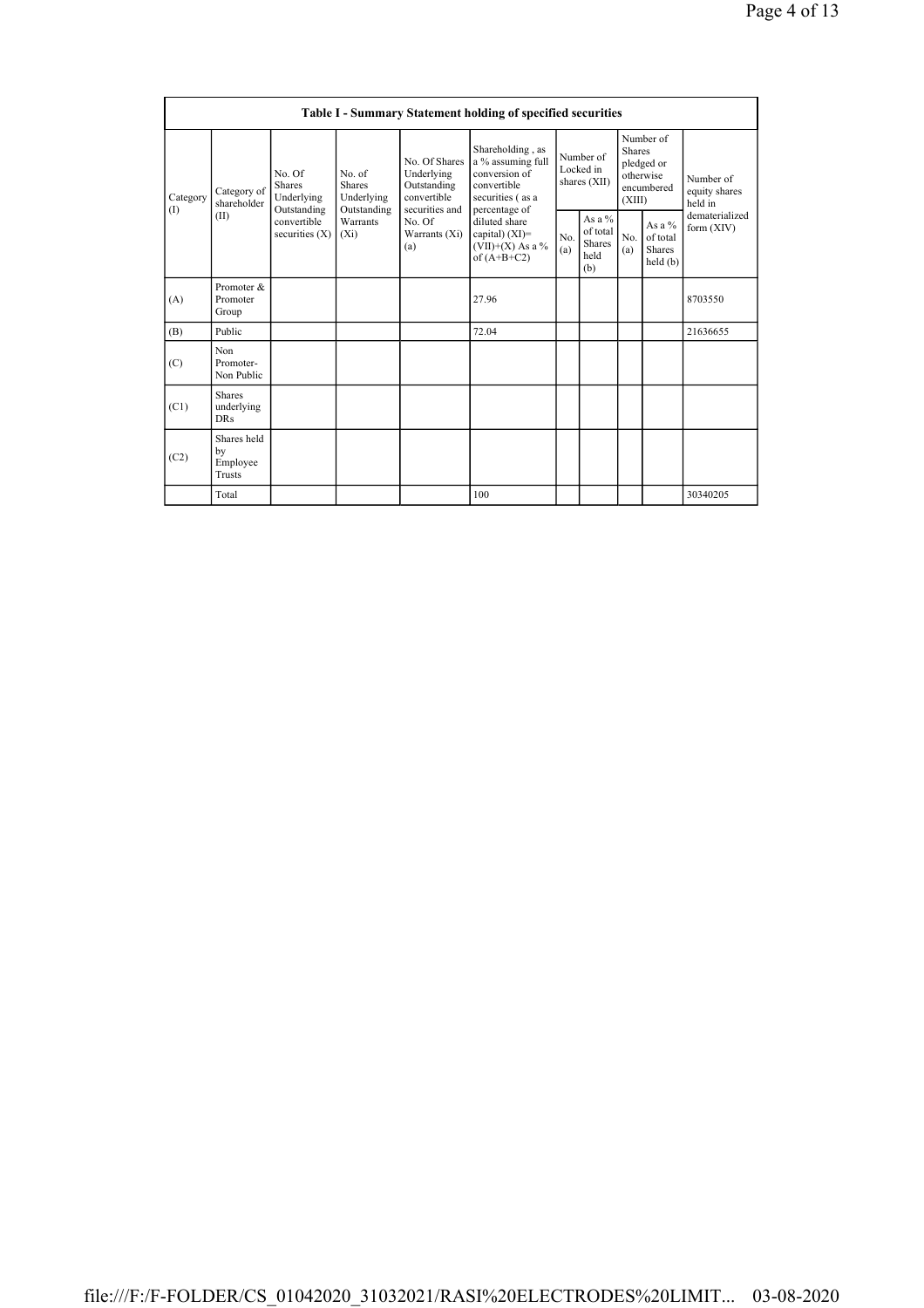|                                                                                                | Table II - Statement showing shareholding pattern of the Promoter and Promoter Group                                |                                  |                                             |                       |                          |                        |                                                     |                           |               |                                      |                                 |
|------------------------------------------------------------------------------------------------|---------------------------------------------------------------------------------------------------------------------|----------------------------------|---------------------------------------------|-----------------------|--------------------------|------------------------|-----------------------------------------------------|---------------------------|---------------|--------------------------------------|---------------------------------|
|                                                                                                | Category &<br>Name of the<br>Shareholders (I)                                                                       |                                  | No. of<br>fully paid<br>up equity<br>shares | No.<br>Of<br>Partly   | No. Of<br>shares         | Total nos.<br>shares   | Shareholding<br>as a % of<br>total no. of<br>shares | class of securities (IX)  |               | Number of Voting Rights held in each |                                 |
| Sr.                                                                                            |                                                                                                                     | Nos. Of<br>shareholders<br>(III) |                                             | paid-<br>up<br>equity | underlying<br>Depository | held<br>$(VII) =$      | (calculated<br>as per                               | No of Voting (XIV) Rights |               |                                      | Total<br>as a %                 |
|                                                                                                |                                                                                                                     |                                  | held (IV)                                   | shares<br>held<br>(V) | Receipts<br>(VI)         | $(IV)+(V)$<br>$+ (VI)$ | SCRR,<br>1957) (VIII)<br>As a % of<br>$(A+B+C2)$    | Class eg:<br>X            | Class<br>eg:y | Total                                | of<br>Total<br>Voting<br>rights |
| А                                                                                              | Table II - Statement showing shareholding pattern of the Promoter and Promoter Group                                |                                  |                                             |                       |                          |                        |                                                     |                           |               |                                      |                                 |
| (1)                                                                                            | Indian                                                                                                              |                                  |                                             |                       |                          |                        |                                                     |                           |               |                                      |                                 |
| (a)                                                                                            | Individuals/Hindu<br>undivided Family                                                                               | 6                                | 8453550                                     |                       |                          | 8453550                | 27.16                                               | 8453550                   |               | 8453550                              | 27.16                           |
| (d)                                                                                            | Any Other<br>(specify)                                                                                              | 1                                | 250000                                      |                       |                          | 250000                 | 0.8                                                 | 250000                    |               | 250000                               | 0.8                             |
| Sub-Total<br>(A)(1)                                                                            |                                                                                                                     | 7                                | 8703550                                     |                       |                          | 8703550                | 27.96                                               | 8703550                   |               | 8703550                              | 27.96                           |
| (2)                                                                                            | Foreign                                                                                                             |                                  |                                             |                       |                          |                        |                                                     |                           |               |                                      |                                 |
| Total<br>Shareholding<br>of Promoter<br>and<br>Promoter<br>Group $(A)=$<br>$(A)(1)+(A)$<br>(2) |                                                                                                                     | 7                                | 8703550                                     |                       |                          | 8703550                | 27.96                                               | 8703550                   |               | 8703550                              | 27.96                           |
| B                                                                                              | Table III - Statement showing shareholding pattern of the Public shareholder                                        |                                  |                                             |                       |                          |                        |                                                     |                           |               |                                      |                                 |
| (1)                                                                                            | Institutions                                                                                                        |                                  |                                             |                       |                          |                        |                                                     |                           |               |                                      |                                 |
| (3)                                                                                            | Non-institutions                                                                                                    |                                  |                                             |                       |                          |                        |                                                     |                           |               |                                      |                                 |
| (a(i))                                                                                         | Individuals -<br>i.Individual<br>shareholders<br>holding nominal<br>share capital up<br>to Rs. 2 lakhs.             | 3630                             | 11075782                                    |                       |                          | 11075782 35.58         |                                                     | 11075782                  |               | 11075782 35.58                       |                                 |
| (a(ii))                                                                                        | Individuals - ii.<br>Individual<br>shareholders<br>holding nominal<br>share capital in<br>excess of Rs. 2<br>lakhs. | 32                               | 9082436                                     |                       |                          | 9082436                | 29.18                                               | 9082436                   |               | 9082436                              | 29.18                           |
| (e)                                                                                            | Any Other<br>(specify)                                                                                              | 242                              | 2268732                                     |                       |                          | 2268732                | 7.29                                                | 2268732                   |               | 2268732                              | 7.29                            |
| Sub-Total<br>(B)(3)                                                                            |                                                                                                                     | 3904                             | 22426950                                    |                       |                          | 22426950               | 72.04                                               | 22426950                  |               | 22426950                             | 72.04                           |
| <b>Total Public</b><br>Shareholding<br>$(B)=(B)(1)+$<br>$(B)(2)+(B)$<br>(3)                    |                                                                                                                     | 3904                             | 22426950                                    |                       |                          | 22426950 72.04         |                                                     | 22426950                  |               | 22426950                             | 72.04                           |
| $\mathbf C$                                                                                    | Table IV - Statement showing shareholding pattern of the Non Promoter- Non Public shareholder                       |                                  |                                             |                       |                          |                        |                                                     |                           |               |                                      |                                 |
| Total<br>$(A+B+C2)$                                                                            |                                                                                                                     | 3911                             | 31130500                                    |                       |                          | 31130500               | 100                                                 | 31130500                  |               | 31130500                             | 100                             |
| Total<br>$(A+B+C)$                                                                             |                                                                                                                     | 3911                             | 31130500                                    |                       |                          | 31130500 100           |                                                     | 31130500                  |               | 31130500                             | 100                             |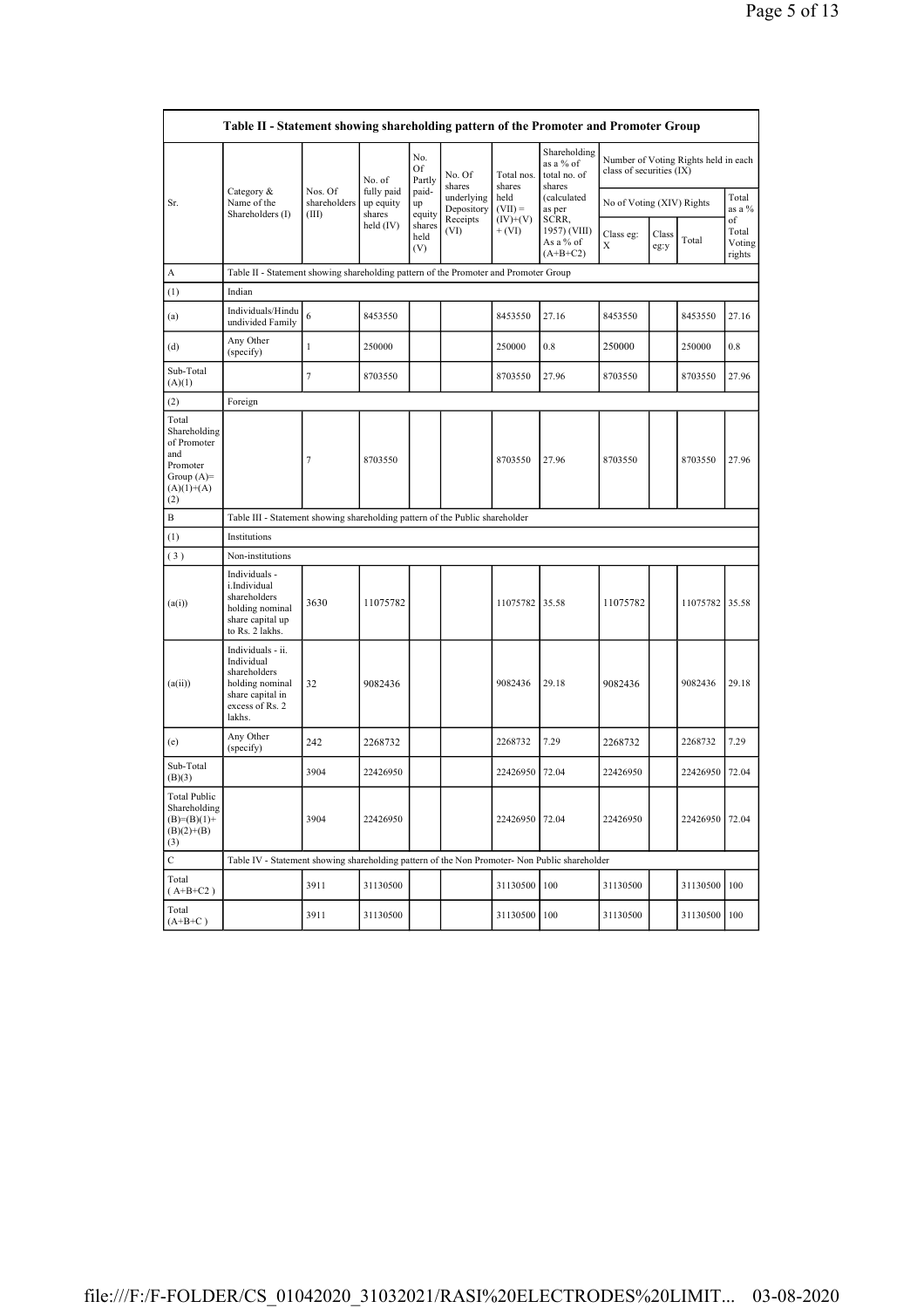|                                                                                        | Table II - Statement showing shareholding pattern of the Promoter and Promoter Group |                                            |                                                                                                               |                                                                                               |                                        |                                                    |                                                                               |                                                  |                                       |
|----------------------------------------------------------------------------------------|--------------------------------------------------------------------------------------|--------------------------------------------|---------------------------------------------------------------------------------------------------------------|-----------------------------------------------------------------------------------------------|----------------------------------------|----------------------------------------------------|-------------------------------------------------------------------------------|--------------------------------------------------|---------------------------------------|
| Sr.                                                                                    | No. Of Shares<br>Underlying<br>Outstanding<br>convertible<br>securities $(X)$        | No. of Shares<br>Underlying<br>Outstanding | No. Of Shares<br>Underlying<br>Outstanding<br>convertible<br>securities and<br>No. Of<br>Warrants (Xi)<br>(a) | Shareholding, as a<br>% assuming full<br>conversion of<br>convertible<br>securities (as a     | Number of<br>Locked in<br>shares (XII) |                                                    | Number of<br><b>Shares</b><br>pledged or<br>otherwise<br>encumbered<br>(XIII) |                                                  | Number of<br>equity shares<br>held in |
|                                                                                        |                                                                                      | Warrants $(Xi)$                            |                                                                                                               | percentage of diluted<br>share capital) $(XI)$ =<br>$(VII)+(X)$ As a % of<br>$(A+B+C2)$       | No.<br>(a)                             | As a %<br>of total<br><b>Shares</b><br>held<br>(b) | No.<br>(a)                                                                    | As a $%$<br>of total<br><b>Shares</b><br>held(b) | dematerialized<br>form $(XIV)$        |
| A                                                                                      |                                                                                      |                                            |                                                                                                               | Table II - Statement showing shareholding pattern of the Promoter and Promoter Group          |                                        |                                                    |                                                                               |                                                  |                                       |
| (1)                                                                                    | Indian                                                                               |                                            |                                                                                                               |                                                                                               |                                        |                                                    |                                                                               |                                                  |                                       |
| (a)                                                                                    |                                                                                      |                                            |                                                                                                               | 27.16                                                                                         |                                        |                                                    |                                                                               |                                                  | 8453550                               |
| (d)                                                                                    |                                                                                      |                                            |                                                                                                               | 0.8                                                                                           |                                        |                                                    |                                                                               |                                                  | 250000                                |
| Sub-Total (A)<br>(1)                                                                   |                                                                                      |                                            |                                                                                                               | 27.96                                                                                         |                                        |                                                    |                                                                               |                                                  | 8703550                               |
| (2)                                                                                    | Foreign                                                                              |                                            |                                                                                                               |                                                                                               |                                        |                                                    |                                                                               |                                                  |                                       |
| Total<br>Shareholding of<br>Promoter and<br>Promoter<br>Group $(A)=A)$<br>$(1)+(A)(2)$ |                                                                                      |                                            |                                                                                                               | 27.96                                                                                         |                                        |                                                    |                                                                               |                                                  | 8703550                               |
| B                                                                                      |                                                                                      |                                            |                                                                                                               | Table III - Statement showing shareholding pattern of the Public shareholder                  |                                        |                                                    |                                                                               |                                                  |                                       |
| (1)                                                                                    | Institutions                                                                         |                                            |                                                                                                               |                                                                                               |                                        |                                                    |                                                                               |                                                  |                                       |
| (3)                                                                                    | Non-institutions                                                                     |                                            |                                                                                                               |                                                                                               |                                        |                                                    |                                                                               |                                                  |                                       |
| (a(i))                                                                                 |                                                                                      |                                            |                                                                                                               | 35.58                                                                                         |                                        |                                                    |                                                                               |                                                  | 10285487                              |
| (a(ii))                                                                                |                                                                                      |                                            |                                                                                                               | 29.18                                                                                         |                                        |                                                    |                                                                               |                                                  | 9082436                               |
| (e)                                                                                    |                                                                                      |                                            |                                                                                                               | 7.29                                                                                          |                                        |                                                    |                                                                               |                                                  | 2268732                               |
| Sub-Total (B)<br>(3)                                                                   |                                                                                      |                                            |                                                                                                               | 72.04                                                                                         |                                        |                                                    |                                                                               |                                                  | 21636655                              |
| <b>Total Public</b><br>Shareholding<br>$(B)=(B)(1)+(B)$<br>$(2)+(B)(3)$                |                                                                                      |                                            |                                                                                                               | 72.04                                                                                         |                                        |                                                    |                                                                               |                                                  | 21636655                              |
| $\mathbf C$                                                                            |                                                                                      |                                            |                                                                                                               | Table IV - Statement showing shareholding pattern of the Non Promoter- Non Public shareholder |                                        |                                                    |                                                                               |                                                  |                                       |
| Total<br>$(A+B+C2)$                                                                    |                                                                                      |                                            |                                                                                                               | 100                                                                                           |                                        |                                                    |                                                                               |                                                  | 30340205                              |
| Total<br>$(A+B+C)$                                                                     |                                                                                      |                                            |                                                                                                               | 100                                                                                           |                                        |                                                    |                                                                               |                                                  | 30340205                              |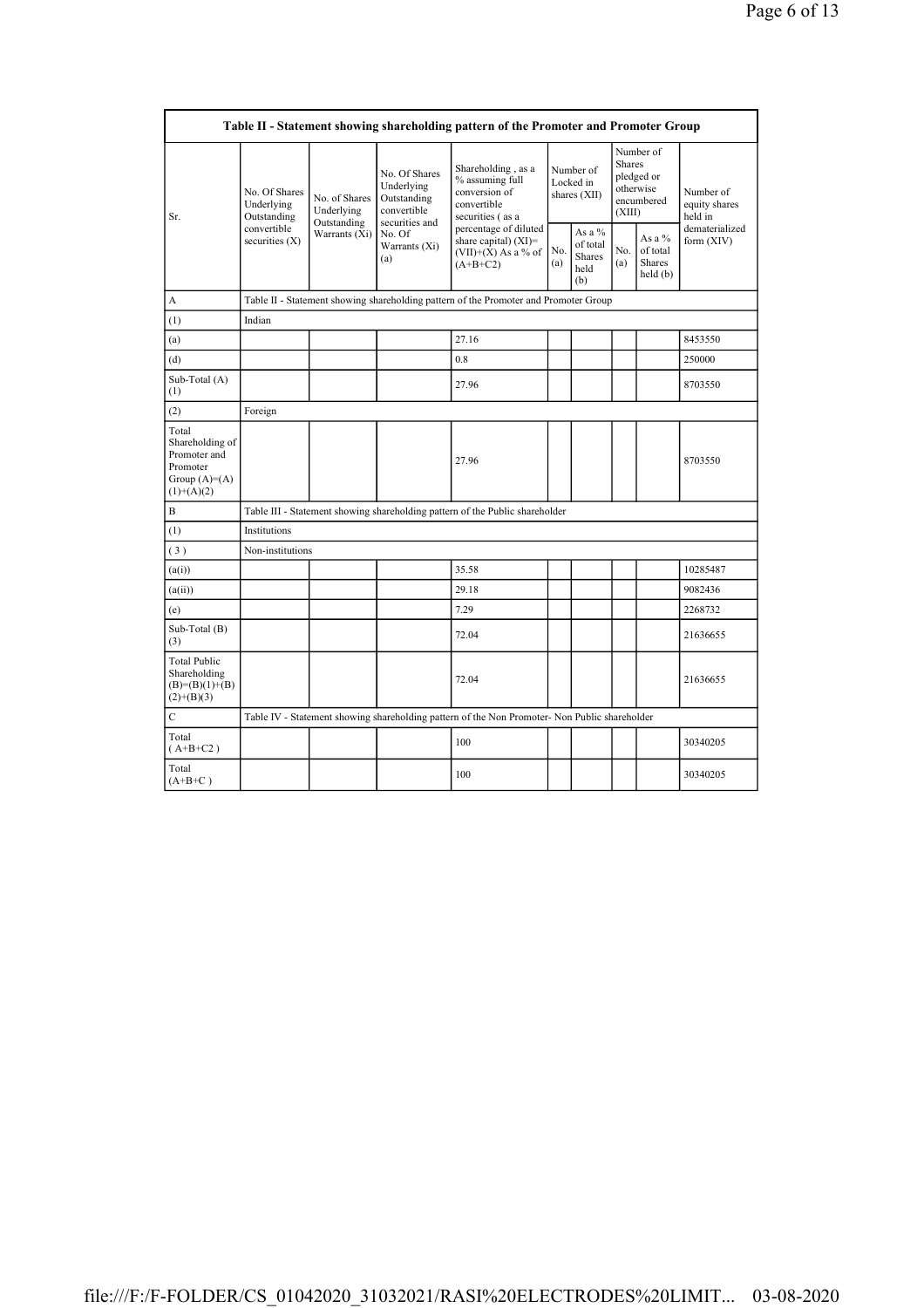| Individuals/Hindu undivided Family                                                                                                                                                        |                                                               |                           |                             |                      |                                 |                           |  |  |  |  |
|-------------------------------------------------------------------------------------------------------------------------------------------------------------------------------------------|---------------------------------------------------------------|---------------------------|-----------------------------|----------------------|---------------------------------|---------------------------|--|--|--|--|
| Searial No.                                                                                                                                                                               | $\mathbf{1}$                                                  | $\sqrt{2}$                | 3                           | $\overline{4}$       | 5                               | 6                         |  |  |  |  |
| Name of the<br>Shareholders (I)                                                                                                                                                           | <b>B POPATLAL</b><br>KOTHARI                                  | P NITYA<br><b>KOTHARI</b> | P MANJULA<br><b>KOTHARI</b> | P KASHYAP<br>KOTHARI | POPATLAL<br>KOTHARI AND<br>SONS | RUCHI N<br><b>KOTHARI</b> |  |  |  |  |
| PAN(II)                                                                                                                                                                                   | AAIPK7746D                                                    | AANPK2428F                | AAIPK7745A                  | AAOPK0675M           | AAAHP2895Q                      | AFIPJ0913Q                |  |  |  |  |
| No. of fully paid<br>up equity shares<br>held (IV)                                                                                                                                        | 4962030                                                       | 1061485                   | 882700                      | 1213065              | 218570                          | 115700                    |  |  |  |  |
| No. Of Partly paid-<br>up equity shares<br>held (V)                                                                                                                                       |                                                               |                           |                             |                      |                                 |                           |  |  |  |  |
| No. Of shares<br>underlying<br>Depository<br>Receipts (VI)                                                                                                                                |                                                               |                           |                             |                      |                                 |                           |  |  |  |  |
| Total nos. shares<br>held $(VII) = (IV) +$<br>$(V)$ + $(VI)$                                                                                                                              | 4962030                                                       | 1061485                   | 882700                      | 1213065              | 218570                          | 115700                    |  |  |  |  |
| Shareholding as a<br>% of total no. of<br>shares (calculated<br>as per SCRR,<br>1957) (VIII) As a<br>% of $(A+B+C2)$                                                                      | 15.94                                                         | 3.41                      | 2.84                        | 3.9                  | 0.7                             | 0.37                      |  |  |  |  |
|                                                                                                                                                                                           | Number of Voting Rights held in each class of securities (IX) |                           |                             |                      |                                 |                           |  |  |  |  |
| Class eg:X                                                                                                                                                                                | 4962030                                                       | 1061485                   | 882700                      | 1213065              | 218570                          | 115700                    |  |  |  |  |
| Class eg:y                                                                                                                                                                                |                                                               |                           |                             |                      |                                 |                           |  |  |  |  |
| Total                                                                                                                                                                                     | 4962030                                                       | 1061485                   | 882700                      | 1213065              | 218570                          | 115700                    |  |  |  |  |
| Total as a $\%$ of<br><b>Total Voting rights</b>                                                                                                                                          | 15.94                                                         | 3.41                      | 2.84                        | 3.9                  | 0.7                             | 0.37                      |  |  |  |  |
| No. Of Shares<br>Underlying<br>Outstanding<br>convertible<br>securities $(X)$                                                                                                             |                                                               |                           |                             |                      |                                 |                           |  |  |  |  |
| No. of Shares<br>Underlying<br>Outstanding<br>Warrants (Xi)                                                                                                                               |                                                               |                           |                             |                      |                                 |                           |  |  |  |  |
| No. Of Shares<br>Underlying<br>Outstanding<br>convertible<br>securities and No.<br>Of Warrants (Xi)<br>(a)                                                                                |                                                               |                           |                             |                      |                                 |                           |  |  |  |  |
| Shareholding, as a<br>% assuming full<br>conversion of<br>convertible<br>securities (as a<br>percentage of<br>diluted share<br>capital) (XI)= (VII)<br>$+(Xi)(a)$ As a % of<br>$(A+B+C2)$ | 15.94                                                         | 3.41                      | 2.84                        | 3.9                  | 0.7                             | 0.37                      |  |  |  |  |
| Number of Locked in shares (XII)                                                                                                                                                          |                                                               |                           |                             |                      |                                 |                           |  |  |  |  |
| No. (a)<br>As a % of total                                                                                                                                                                |                                                               |                           |                             |                      |                                 |                           |  |  |  |  |
| Shares held (b)                                                                                                                                                                           | Number of Shares pledged or otherwise encumbered (XIII)       |                           |                             |                      |                                 |                           |  |  |  |  |
| No. (a)                                                                                                                                                                                   |                                                               |                           |                             |                      |                                 |                           |  |  |  |  |
| As a % of total<br>Shares held (b)                                                                                                                                                        |                                                               |                           |                             |                      |                                 |                           |  |  |  |  |
| Number of equity<br>shares held in<br>dematerialized<br>form (XIV)                                                                                                                        | 4962030                                                       | 1061485                   | 882700                      | 1213065              | 218570                          | 115700                    |  |  |  |  |
| Reason for not providing PAN                                                                                                                                                              |                                                               |                           |                             |                      |                                 |                           |  |  |  |  |
| Reason for not<br>providing PAN                                                                                                                                                           |                                                               |                           |                             |                      |                                 |                           |  |  |  |  |
| Shareholder type                                                                                                                                                                          | Promoter                                                      | Promoter                  | Promoter                    | Promoter             | Promoter                        | Promoter                  |  |  |  |  |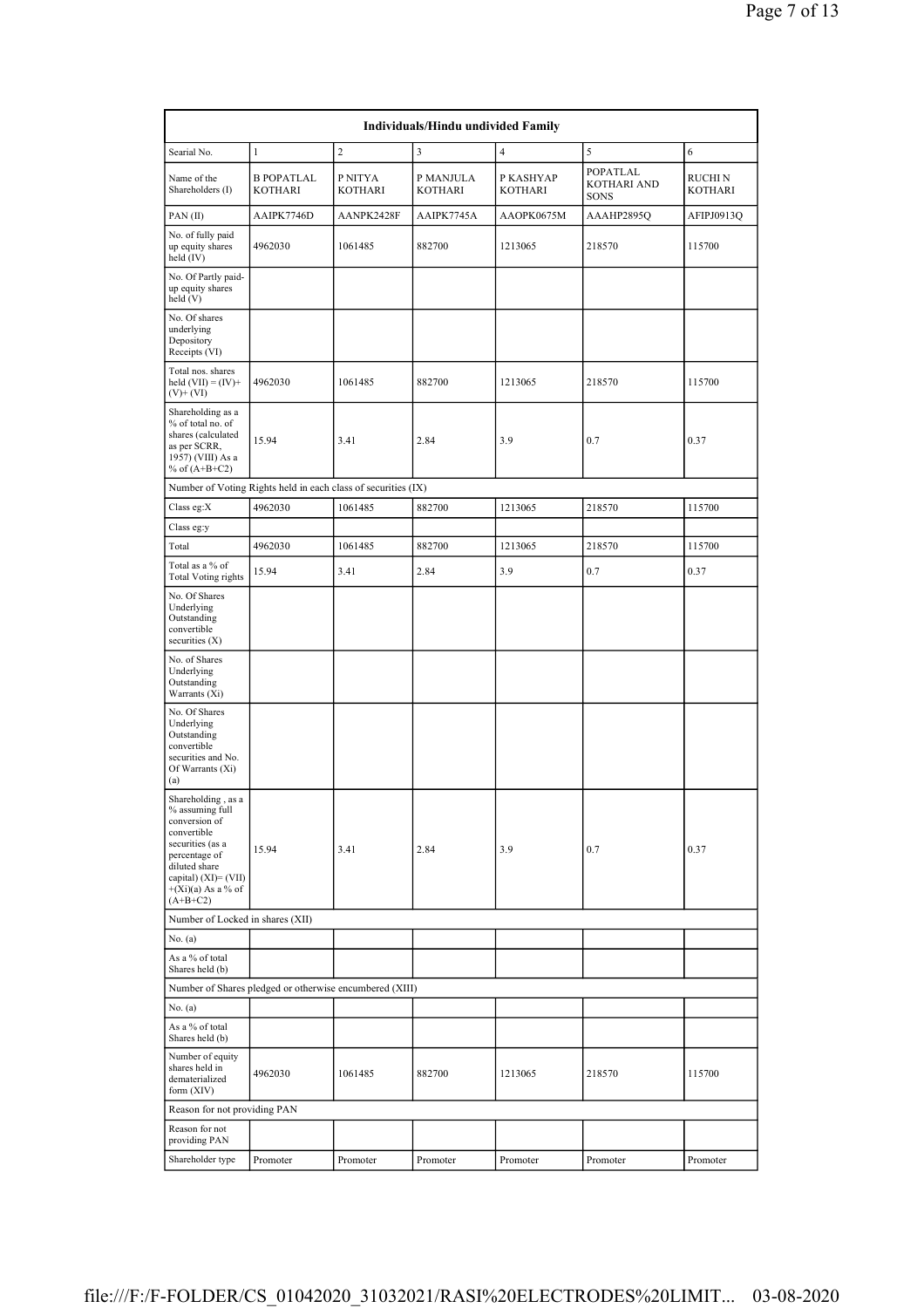|                                                                                                                                                                                              | Individuals/Hindu undivided Family                            |  |  |  |  |  |  |  |  |
|----------------------------------------------------------------------------------------------------------------------------------------------------------------------------------------------|---------------------------------------------------------------|--|--|--|--|--|--|--|--|
| Searial No.                                                                                                                                                                                  |                                                               |  |  |  |  |  |  |  |  |
| Name of the<br>Shareholders (I)                                                                                                                                                              | Click here to go back                                         |  |  |  |  |  |  |  |  |
| PAN(II)                                                                                                                                                                                      | Total                                                         |  |  |  |  |  |  |  |  |
| No. of fully paid<br>up equity shares<br>held $(IV)$                                                                                                                                         | 8453550                                                       |  |  |  |  |  |  |  |  |
| No. Of Partly paid-<br>up equity shares<br>held(V)                                                                                                                                           |                                                               |  |  |  |  |  |  |  |  |
| No. Of shares<br>underlying<br>Depository<br>Receipts (VI)                                                                                                                                   |                                                               |  |  |  |  |  |  |  |  |
| Total nos. shares<br>held $(VII) = (IV) +$<br>$(V)+(VI)$                                                                                                                                     | 8453550                                                       |  |  |  |  |  |  |  |  |
| Shareholding as a<br>% of total no. of<br>shares (calculated<br>as per SCRR,<br>1957) (VIII) As a<br>% of $(A+B+C2)$                                                                         | 27.16                                                         |  |  |  |  |  |  |  |  |
|                                                                                                                                                                                              | Number of Voting Rights held in each class of securities (IX) |  |  |  |  |  |  |  |  |
| Class eg:X                                                                                                                                                                                   | 8453550                                                       |  |  |  |  |  |  |  |  |
| Class eg:y                                                                                                                                                                                   |                                                               |  |  |  |  |  |  |  |  |
| Total                                                                                                                                                                                        | 8453550                                                       |  |  |  |  |  |  |  |  |
| Total as a % of<br><b>Total Voting rights</b>                                                                                                                                                | 27.16                                                         |  |  |  |  |  |  |  |  |
| No. Of Shares<br>Underlying<br>Outstanding<br>convertible<br>securities $(X)$                                                                                                                |                                                               |  |  |  |  |  |  |  |  |
| No. of Shares<br>Underlying<br>Outstanding<br>Warrants (Xi)                                                                                                                                  |                                                               |  |  |  |  |  |  |  |  |
| No. Of Shares<br>Underlying<br>Outstanding<br>convertible<br>securities and No.<br>Of Warrants (Xi)<br>(a)                                                                                   |                                                               |  |  |  |  |  |  |  |  |
| Shareholding, as a<br>% assuming full<br>conversion of<br>convertible<br>securities (as a<br>percentage of<br>diluted share<br>capital) $(XI) = (VII)$<br>$+(Xi)(a)$ As a % of<br>$(A+B+C2)$ | 27.16                                                         |  |  |  |  |  |  |  |  |
| Number of Locked in shares (XII)                                                                                                                                                             |                                                               |  |  |  |  |  |  |  |  |
| No. (a)<br>As a % of total<br>Shares held (b)                                                                                                                                                |                                                               |  |  |  |  |  |  |  |  |
|                                                                                                                                                                                              | Number of Shares pledged or otherwise encumbered (XIII)       |  |  |  |  |  |  |  |  |
| No. $(a)$                                                                                                                                                                                    |                                                               |  |  |  |  |  |  |  |  |
| As a % of total<br>Shares held (b)                                                                                                                                                           |                                                               |  |  |  |  |  |  |  |  |
| Number of equity<br>shares held in<br>dematerialized<br>form (XIV)                                                                                                                           | 8453550                                                       |  |  |  |  |  |  |  |  |
| Reason for not providing PAN                                                                                                                                                                 |                                                               |  |  |  |  |  |  |  |  |
| Reason for not<br>providing PAN                                                                                                                                                              |                                                               |  |  |  |  |  |  |  |  |
| Shareholder type                                                                                                                                                                             |                                                               |  |  |  |  |  |  |  |  |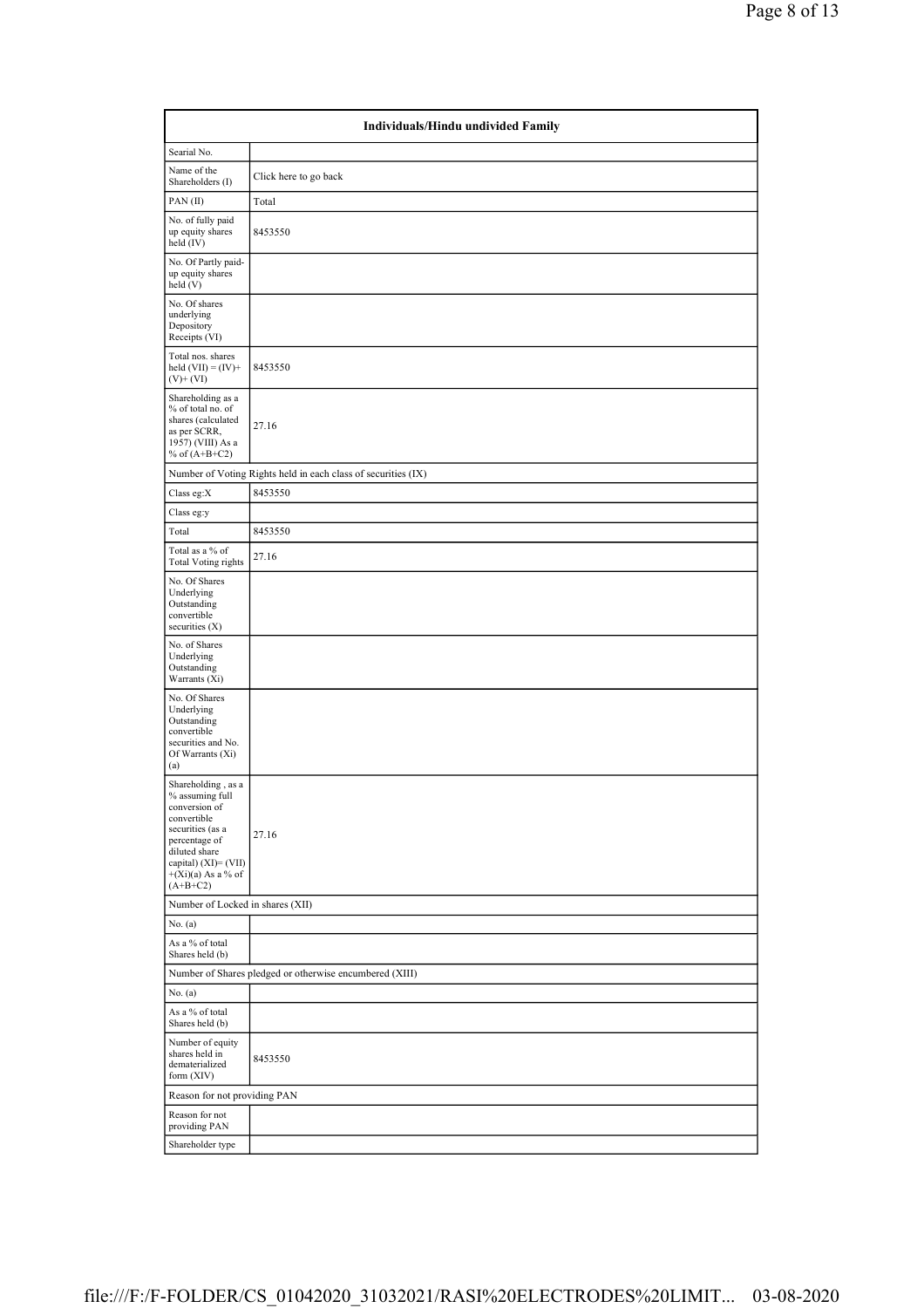| Any Other (specify)                                                                                                                                                                      |                                                               |                       |  |  |  |  |  |  |  |
|------------------------------------------------------------------------------------------------------------------------------------------------------------------------------------------|---------------------------------------------------------------|-----------------------|--|--|--|--|--|--|--|
| Searial No.                                                                                                                                                                              | $\mathbf{1}$                                                  |                       |  |  |  |  |  |  |  |
| Category                                                                                                                                                                                 | <b>Bodies Corporate</b>                                       | Click here to go back |  |  |  |  |  |  |  |
| Name of the<br>Shareholders (I)                                                                                                                                                          | BPK DEVELOPERS P LTD                                          |                       |  |  |  |  |  |  |  |
| PAN(II)                                                                                                                                                                                  | AAHFB9968P                                                    | Total                 |  |  |  |  |  |  |  |
| No. of the<br>Shareholders (I)                                                                                                                                                           | 1                                                             | $\mathbf{1}$          |  |  |  |  |  |  |  |
| No. of fully paid<br>up equity shares<br>held (IV)                                                                                                                                       | 250000                                                        | 250000                |  |  |  |  |  |  |  |
| No. Of Partly paid-<br>up equity shares<br>held (V)                                                                                                                                      |                                                               |                       |  |  |  |  |  |  |  |
| No. Of shares<br>underlying<br>Depository<br>Receipts (VI)                                                                                                                               |                                                               |                       |  |  |  |  |  |  |  |
| Total nos. shares<br>held $(VII) = (IV) +$<br>$(V)$ + $(VI)$                                                                                                                             | 250000                                                        | 250000                |  |  |  |  |  |  |  |
| Shareholding as a<br>% of total no. of<br>shares (calculated<br>as per SCRR,<br>1957) (VIII) As a<br>% of $(A+B+C2)$                                                                     | 0.8                                                           | 0.8                   |  |  |  |  |  |  |  |
|                                                                                                                                                                                          | Number of Voting Rights held in each class of securities (IX) |                       |  |  |  |  |  |  |  |
| Class eg: X                                                                                                                                                                              | 250000                                                        | 250000                |  |  |  |  |  |  |  |
| Class eg:y                                                                                                                                                                               |                                                               |                       |  |  |  |  |  |  |  |
| Total                                                                                                                                                                                    | 250000                                                        | 250000                |  |  |  |  |  |  |  |
| Total as a % of<br><b>Total Voting rights</b>                                                                                                                                            | $0.8\,$                                                       | 0.8                   |  |  |  |  |  |  |  |
| No. Of Shares<br>Underlying<br>Outstanding<br>convertible<br>securities $(X)$                                                                                                            |                                                               |                       |  |  |  |  |  |  |  |
| No. of Shares<br>Underlying<br>Outstanding<br>Warrants (Xi)                                                                                                                              |                                                               |                       |  |  |  |  |  |  |  |
| No. Of Shares<br>Underlying<br>Outstanding<br>convertible<br>securities and No.<br>Of Warrants (Xi)<br>(a)                                                                               |                                                               |                       |  |  |  |  |  |  |  |
| Shareholding, as a<br>% assuming full<br>conversion of<br>convertible<br>securities (as a<br>percentage of<br>diluted share<br>capital) $(XI) = (VII)$<br>$+(X)$ As a % of<br>$(A+B+C2)$ | 0.8                                                           | 0.8                   |  |  |  |  |  |  |  |
| Number of Locked in shares (XII)                                                                                                                                                         |                                                               |                       |  |  |  |  |  |  |  |
| No. (a)                                                                                                                                                                                  |                                                               |                       |  |  |  |  |  |  |  |
| As a % of total<br>Shares held (b)                                                                                                                                                       |                                                               |                       |  |  |  |  |  |  |  |
|                                                                                                                                                                                          | Number of Shares pledged or otherwise encumbered (XIII)       |                       |  |  |  |  |  |  |  |
| No. (a)<br>As a % of total<br>Shares held (b)                                                                                                                                            |                                                               |                       |  |  |  |  |  |  |  |
| Number of equity<br>shares held in<br>dematerialized<br>form (XIV)                                                                                                                       | 250000                                                        | 250000                |  |  |  |  |  |  |  |
| Reason for not providing PAN                                                                                                                                                             |                                                               |                       |  |  |  |  |  |  |  |
| Reason for not<br>providing PAN                                                                                                                                                          |                                                               |                       |  |  |  |  |  |  |  |
| Shareholder type                                                                                                                                                                         | Promoter Group                                                |                       |  |  |  |  |  |  |  |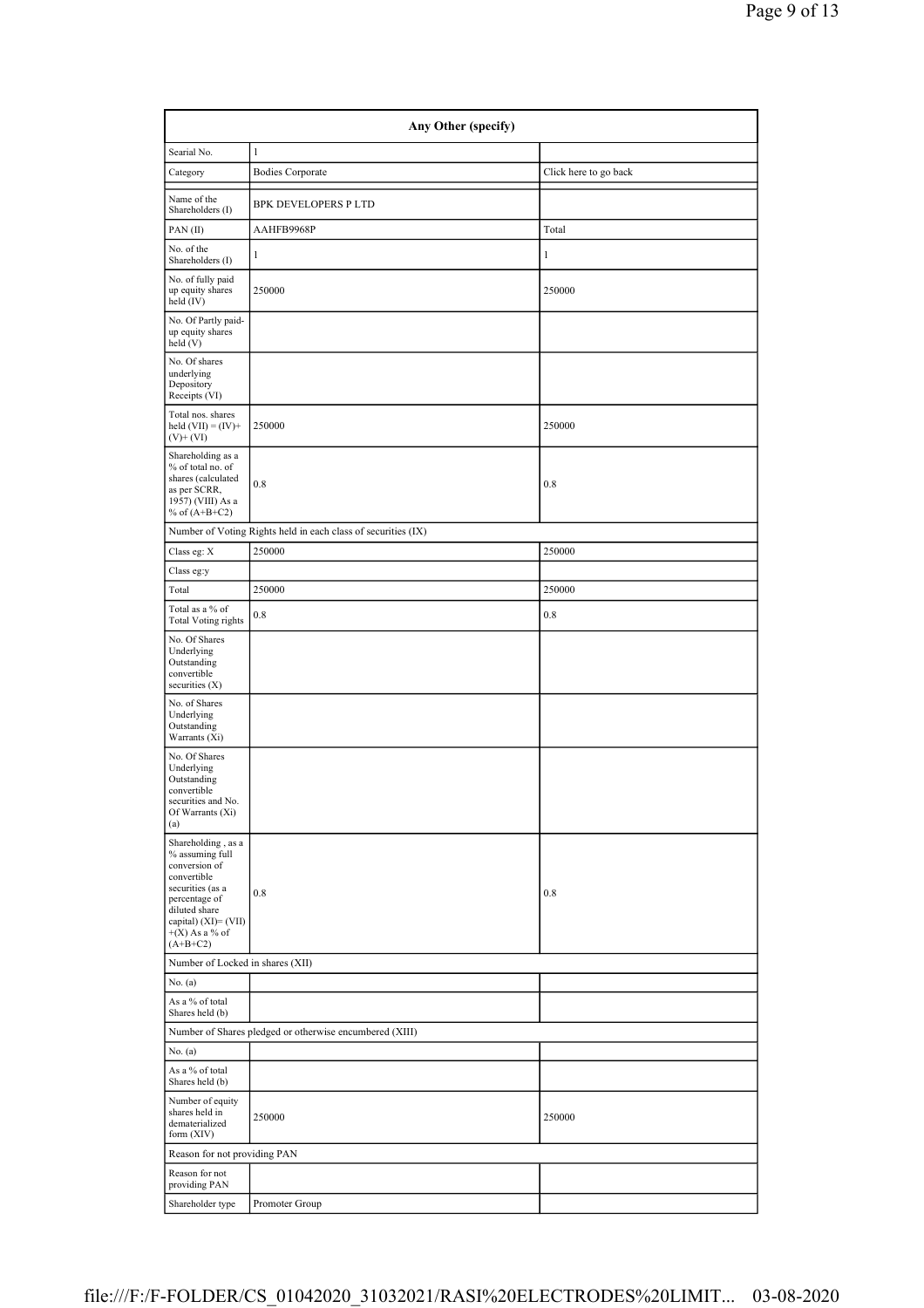|                                                                                                                                                                                          | Individuals - ii. Individual shareholders holding nominal share capital in excess of Rs. 2 lakhs. |                           |                                    |                                  |                     |                            |
|------------------------------------------------------------------------------------------------------------------------------------------------------------------------------------------|---------------------------------------------------------------------------------------------------|---------------------------|------------------------------------|----------------------------------|---------------------|----------------------------|
| Searial No.                                                                                                                                                                              | $\mathbf{1}$                                                                                      | $\overline{c}$            | $\overline{\mathbf{3}}$            | $\overline{4}$                   | 5                   | 6                          |
| Name of the<br>Shareholders (I)                                                                                                                                                          | CHANDRAKALA<br><b>KOTHARI</b>                                                                     | UTTAM<br>KUAMR<br>KOTHARI | <b>B RANJEET</b><br><b>KOTHARI</b> | JALPA HITESH<br><b>DHARAMSHI</b> | PANKAJ<br>KOTHARI T | SWETHA P<br><b>KOTHARI</b> |
| PAN(II)                                                                                                                                                                                  | AAEPC5084C                                                                                        | AAFPK4604H                | AAKPK6088N                         | AGKPD4461A                       | AITPP5447M          | AUWPK3147Q                 |
| No. of fully paid<br>up equity shares<br>held $(IV)$                                                                                                                                     | 992445                                                                                            | 650540                    | 990000                             | 616547                           | 478088              | 377908                     |
| No. Of Partly paid-<br>up equity shares<br>held (V)                                                                                                                                      |                                                                                                   |                           |                                    |                                  |                     |                            |
| No. Of shares<br>underlying<br>Depository<br>Receipts (VI)                                                                                                                               |                                                                                                   |                           |                                    |                                  |                     |                            |
| Total nos. shares<br>held $(VII) = (IV) +$<br>$(V)$ + $(VI)$                                                                                                                             | 992445                                                                                            | 650540                    | 990000                             | 616547                           | 478088              | 377908                     |
| Shareholding as a<br>% of total no. of<br>shares (calculated<br>as per SCRR,<br>1957) (VIII) As a<br>% of $(A+B+C2)$                                                                     | 3.19                                                                                              | 2.09                      | 3.18                               | 1.98                             | 1.54                | 1.21                       |
|                                                                                                                                                                                          | Number of Voting Rights held in each class of securities (IX)                                     |                           |                                    |                                  |                     |                            |
| Class eg: X                                                                                                                                                                              | 992445                                                                                            | 650540                    | 990000                             | 616547                           | 478088              | 377908                     |
| Class eg:y                                                                                                                                                                               |                                                                                                   |                           |                                    |                                  |                     |                            |
| Total                                                                                                                                                                                    | 992445                                                                                            | 650540                    | 990000                             | 616547                           | 478088              | 377908                     |
| Total as a % of<br><b>Total Voting rights</b>                                                                                                                                            | 3.19                                                                                              | 2.09                      | 3.18                               | 1.98                             | 1.54                | 1.21                       |
| No. Of Shares<br>Underlying<br>Outstanding<br>convertible<br>securities $(X)$                                                                                                            |                                                                                                   |                           |                                    |                                  |                     |                            |
| No. of Shares<br>Underlying<br>Outstanding<br>Warrants (Xi)                                                                                                                              |                                                                                                   |                           |                                    |                                  |                     |                            |
| No. Of Shares<br>Underlying<br>Outstanding<br>convertible<br>securities and No.<br>Of Warrants (Xi)<br>(a)                                                                               |                                                                                                   |                           |                                    |                                  |                     |                            |
| Shareholding, as a<br>% assuming full<br>conversion of<br>convertible<br>securities (as a<br>percentage of<br>diluted share<br>capital) $(XI) = (VII)$<br>$+(X)$ As a % of<br>$(A+B+C2)$ | 3.19                                                                                              | 2.09                      | 3.18                               | 1.98                             | 1.54                | 1.21                       |
| Number of Locked in shares (XII)                                                                                                                                                         |                                                                                                   |                           |                                    |                                  |                     |                            |
| No. (a)                                                                                                                                                                                  |                                                                                                   |                           |                                    |                                  |                     |                            |
| As a % of total<br>Shares held (b)                                                                                                                                                       |                                                                                                   |                           |                                    |                                  |                     |                            |
| Number of equity<br>shares held in<br>dematerialized<br>form $(XIV)$                                                                                                                     | 992445                                                                                            | 650540                    | 990000                             | 616547                           | 478088              | 377908                     |
| Reason for not providing PAN                                                                                                                                                             |                                                                                                   |                           |                                    |                                  |                     |                            |
| Reason for not<br>providing PAN                                                                                                                                                          |                                                                                                   |                           |                                    |                                  |                     |                            |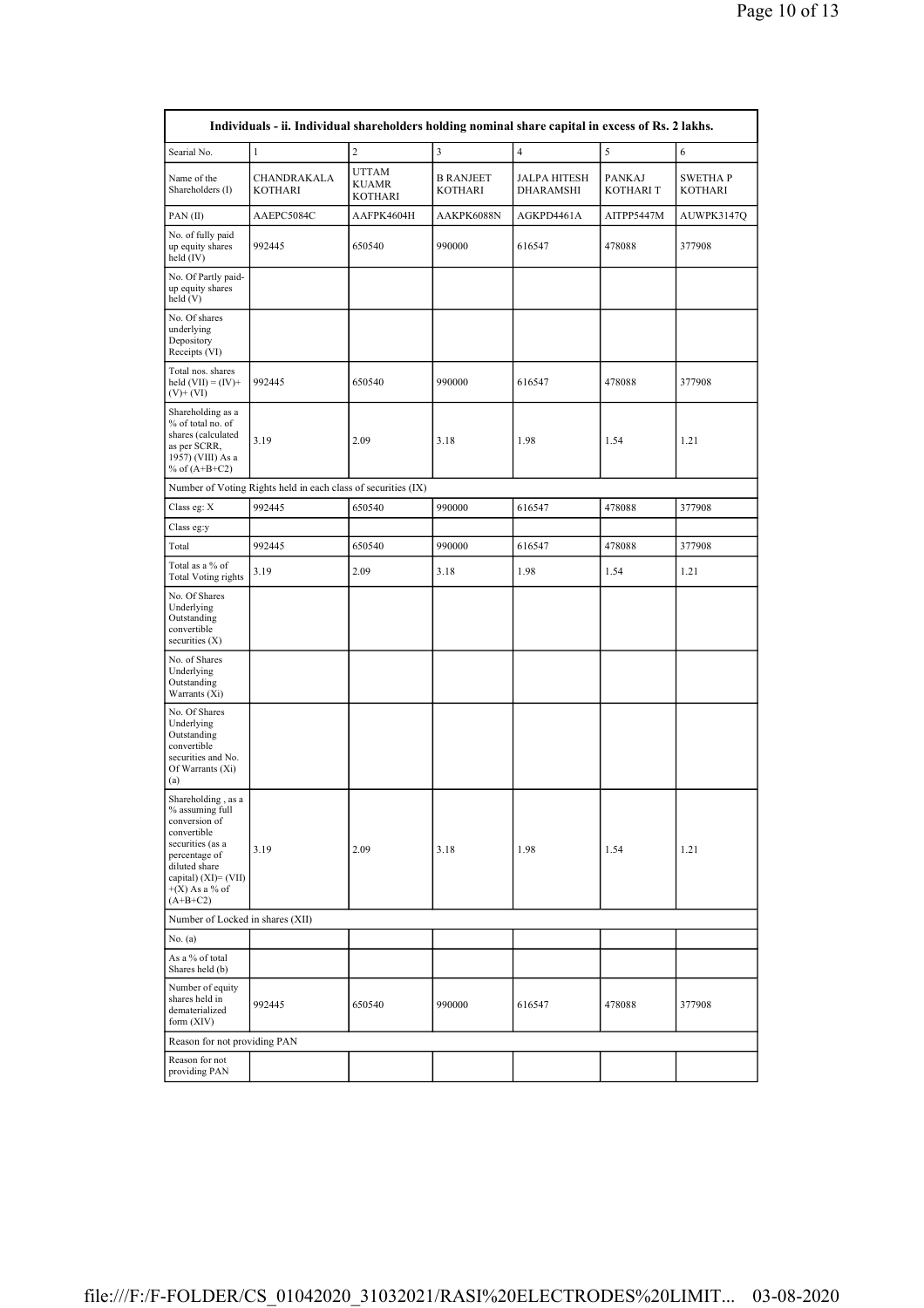|                                                                                                                                                                                          | Individuals - ii. Individual shareholders holding nominal share capital in excess of Rs. 2 lakhs. |
|------------------------------------------------------------------------------------------------------------------------------------------------------------------------------------------|---------------------------------------------------------------------------------------------------|
| Searial No.                                                                                                                                                                              |                                                                                                   |
| Name of the<br>Shareholders (I)                                                                                                                                                          | Click here to go back                                                                             |
| PAN(II)                                                                                                                                                                                  | Total                                                                                             |
| No. of fully paid<br>up equity shares<br>held $(IV)$                                                                                                                                     | 4105528                                                                                           |
| No. Of Partly paid-<br>up equity shares<br>held (V)                                                                                                                                      |                                                                                                   |
| No. Of shares<br>underlying<br>Depository<br>Receipts (VI)                                                                                                                               |                                                                                                   |
| Total nos. shares<br>held $(VII) = (IV) +$<br>$(V)+(VI)$                                                                                                                                 | 4105528                                                                                           |
| Shareholding as a<br>% of total no. of<br>shares (calculated<br>as per SCRR,<br>1957) (VIII) As a<br>% of $(A+B+C2)$                                                                     | 13.19                                                                                             |
|                                                                                                                                                                                          | Number of Voting Rights held in each class of securities (IX)                                     |
| Class eg: $\mathbf X$                                                                                                                                                                    | 4105528                                                                                           |
| Class eg:y                                                                                                                                                                               |                                                                                                   |
| Total                                                                                                                                                                                    | 4105528                                                                                           |
| Total as a % of<br><b>Total Voting rights</b>                                                                                                                                            | 13.19                                                                                             |
| No. Of Shares<br>Underlying<br>Outstanding<br>convertible<br>securities $(X)$                                                                                                            |                                                                                                   |
| No. of Shares<br>Underlying<br>Outstanding<br>Warrants (Xi)                                                                                                                              |                                                                                                   |
| No. Of Shares<br>Underlying<br>Outstanding<br>convertible<br>securities and No.<br>Of Warrants (Xi)<br>(a)                                                                               |                                                                                                   |
| Shareholding, as a<br>% assuming full<br>conversion of<br>convertible<br>securities (as a<br>percentage of<br>diluted share<br>capital) $(XI) = (VII)$<br>$+(X)$ As a % of<br>$(A+B+C2)$ | 13.19                                                                                             |
| Number of Locked in shares (XII)                                                                                                                                                         |                                                                                                   |
| No. (a)                                                                                                                                                                                  |                                                                                                   |
| As a % of total<br>Shares held (b)                                                                                                                                                       |                                                                                                   |
| Number of equity<br>shares held in<br>dematerialized<br>form (XIV)                                                                                                                       | 4105528                                                                                           |
| Reason for not providing PAN                                                                                                                                                             |                                                                                                   |
| Reason for not<br>providing PAN                                                                                                                                                          |                                                                                                   |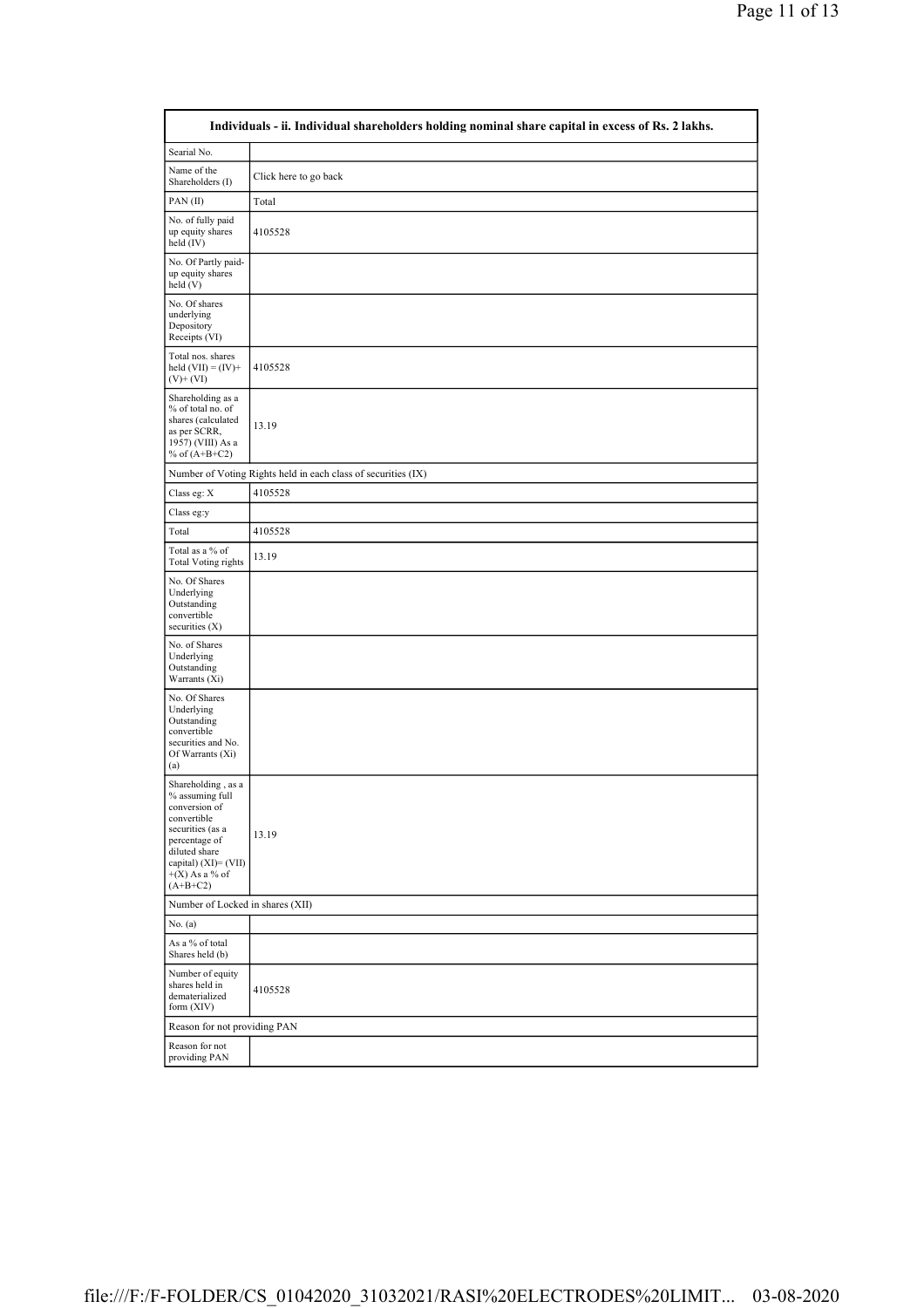| Any Other (specify)                                                                                                                                                                   |                                                               |                            |                     |                |                              |                          |  |  |  |
|---------------------------------------------------------------------------------------------------------------------------------------------------------------------------------------|---------------------------------------------------------------|----------------------------|---------------------|----------------|------------------------------|--------------------------|--|--|--|
| Searial No.                                                                                                                                                                           | $\mathbf{1}$                                                  | $\overline{2}$             | 3                   | $\overline{4}$ | 5                            |                          |  |  |  |
| Category                                                                                                                                                                              | <b>Bodies Corporate</b>                                       | <b>Bodies</b><br>Corporate | Clearing<br>Members | HUF            | Non-Resident Indian<br>(NRI) |                          |  |  |  |
| Category / More<br>than 1 percentage                                                                                                                                                  | More than 1 percentage of<br>shareholding                     | Category                   | Category            | Category       | Category                     |                          |  |  |  |
| Name of the<br>Shareholders (I)                                                                                                                                                       | AADRIK DISTRIBUTORS<br>PVT. LTD                               |                            |                     |                |                              | Click here to go<br>back |  |  |  |
| PAN(II)                                                                                                                                                                               | AAECA6320J                                                    |                            |                     |                |                              | Total                    |  |  |  |
| No. of the<br>Shareholders (I)                                                                                                                                                        | 1                                                             | 41                         | 26                  | 138            | 37                           | 242                      |  |  |  |
| No. of fully paid<br>up equity shares<br>held (IV)                                                                                                                                    | 449965                                                        | 946568                     | 47390               | 889641         | 385133                       | 2268732                  |  |  |  |
| No. Of Partly paid-<br>up equity shares<br>held (V)                                                                                                                                   |                                                               |                            |                     |                |                              |                          |  |  |  |
| No. Of shares<br>underlying<br>Depository<br>Receipts (VI)                                                                                                                            |                                                               |                            |                     |                |                              |                          |  |  |  |
| Total nos. shares<br>held $(VII) = (IV) +$<br>$(V)$ + $(VI)$                                                                                                                          | 449965                                                        | 946568                     | 47390               | 889641         | 385133                       | 2268732                  |  |  |  |
| Shareholding as a<br>% of total no. of<br>shares (calculated<br>as per SCRR,<br>1957) (VIII) As a<br>% of $(A+B+C2)$                                                                  | 1.45                                                          | 3.04                       | 0.15                | 2.86           | 1.24                         | 7.29                     |  |  |  |
|                                                                                                                                                                                       | Number of Voting Rights held in each class of securities (IX) |                            |                     |                |                              |                          |  |  |  |
| Class eg: X                                                                                                                                                                           | 449965                                                        | 946568                     | 47390               | 889641         | 385133                       | 2268732                  |  |  |  |
| Class eg:y                                                                                                                                                                            |                                                               |                            |                     |                |                              |                          |  |  |  |
| Total                                                                                                                                                                                 | 449965                                                        | 946568                     | 47390               | 889641         | 385133                       | 2268732                  |  |  |  |
| Total as a % of<br><b>Total Voting rights</b>                                                                                                                                         | 1.45                                                          | 3.04                       | 0.15                | 2.86           | 1.24                         | 7.29                     |  |  |  |
| No. Of Shares<br>Underlying<br>Outstanding<br>convertible<br>securities $(X)$                                                                                                         |                                                               |                            |                     |                |                              |                          |  |  |  |
| No. of Shares<br>Underlying<br>Outstanding<br>Warrants (Xi)                                                                                                                           |                                                               |                            |                     |                |                              |                          |  |  |  |
| No. Of Shares<br>Underlying<br>Outstanding<br>convertible<br>securities and No.<br>Of Warrants (Xi)<br>(a)                                                                            |                                                               |                            |                     |                |                              |                          |  |  |  |
| Shareholding, as a<br>% assuming full<br>conversion of<br>convertible<br>securities (as a<br>percentage of<br>diluted share<br>capital) (XI)= (VII)<br>$+(X)$ As a % of<br>$(A+B+C2)$ | 1.45                                                          | 3.04                       | 0.15                | 2.86           | 1.24                         | 7.29                     |  |  |  |
| Number of Locked in shares (XII)                                                                                                                                                      |                                                               |                            |                     |                |                              |                          |  |  |  |
| No. (a)                                                                                                                                                                               |                                                               |                            |                     |                |                              |                          |  |  |  |
| As a % of total<br>Shares held (b)                                                                                                                                                    |                                                               |                            |                     |                |                              |                          |  |  |  |
| Number of equity<br>shares held in<br>dematerialized<br>form $(XIV)$                                                                                                                  | 449965                                                        | 946568                     | 47390               | 889641         | 385133                       | 2268732                  |  |  |  |
| Reason for not providing PAN                                                                                                                                                          |                                                               |                            |                     |                |                              |                          |  |  |  |
| Reason for not<br>providing PAN                                                                                                                                                       |                                                               |                            |                     |                |                              |                          |  |  |  |